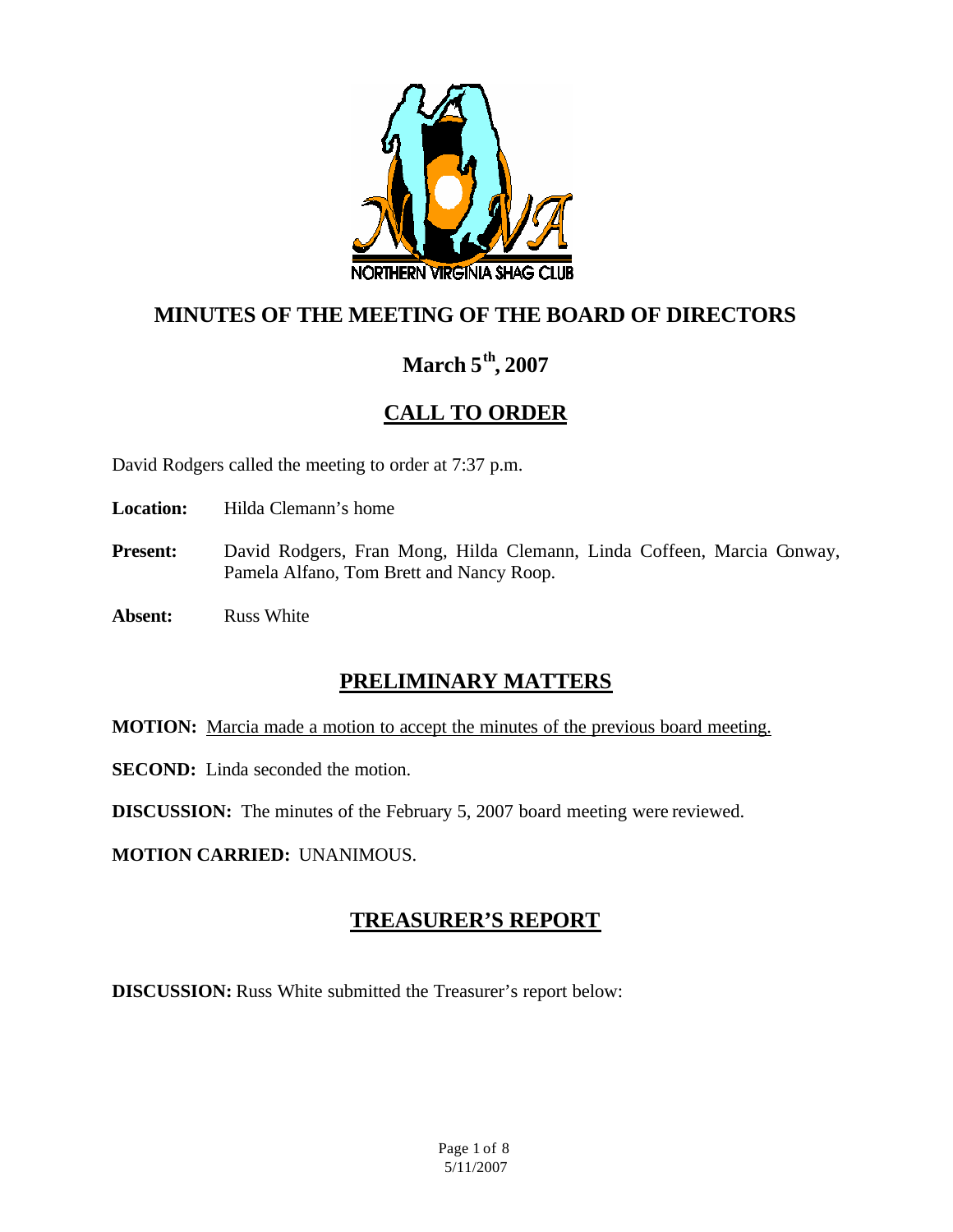|                        | <b>Month: January 31</b> | <b>Month: February 28</b> |
|------------------------|--------------------------|---------------------------|
| <b>Regular Account</b> | \$7,447.72               | \$7401.98                 |
| Junior Account         | 69.57                    | 74.57                     |
| <b>Special Events</b>  | 963.17                   | 963.17                    |
| <b>Charity Account</b> | 187.24                   | 187.24                    |
| <b>Total</b>           | \$8,667.70               | \$8,626.96                |

Since there were no questions about the Treasurer's report or other financial data provided by the Treasurer, David stated that the Treasurer's report is filed.

## **COMMITTEE REPORTS**

**DANCE COMMITTEE:** Cathy Metcalf, Chair; David Rodgers, Liaison Cathy submitted her report by e-mail to David.

• Charlie & Jackie Workshop on February 17, 2007

Cathy reported that the attendance at the Charlie and Jackie workshops at Ft. Myer on Saturday was as follows:

1 st class – Attendance was 49  $2<sup>nd</sup> class - Attendance was 55$  $3<sup>rd</sup>$  class – Attendance was 50

A profit of \$255 was made on the sale of raffle tickets for the free private lesson with Charlie and Jackie. An additional \$292.50 was made on door receipts for the workshops after Charlie and Jackie were paid.

Nineteen of our 26 instructors attended a special instructors training session conducted by Charlie and Jackie on Friday evening at the home of Gary and Robbi Mann. Anonymous donors contributed the funds to pay for this training session.

• DVD Video Notebooks

Thirty (30) new NVSC Video Notebook DVDs have been purchased. We now have 31 DVDs on hand and 11 VHS tapes. Fran Mong will be assisting Cathy in selling them.

• Junior Committee

Cathy is forming a Junior Committee and is making plans for summer activities. She would like the Board to consider placing a question on the membership application form that asks members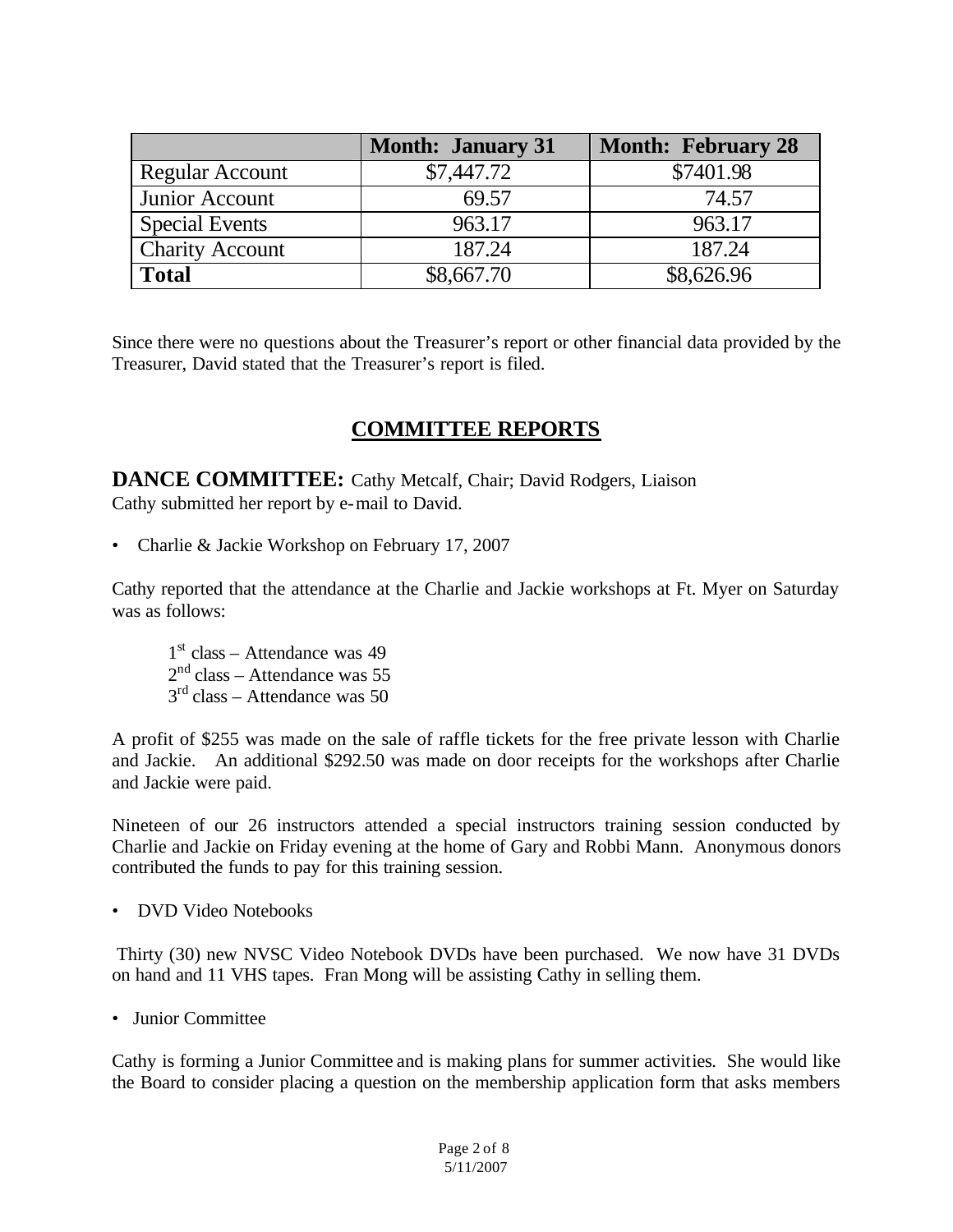if they have children between the ages of 4 and 21. The information will be used as a starting point for our junior program.

• Exhibition Dancing for Shag-A-Thon

Four couples have been confirmed to do exhibition dances at the Shag-a-thon and there are several others who have not yet confirmed.

### **SOCIAL COMMITTEE:** Fran Mong, Chair

**•** Fran reported that the snack foods and beverages left over from the Charlie and Jackie dance will be utilized for the Shag-a-thon.

- The Board needs to decide on a place to hold the Margaritaville party.
- Tom Brett said that he might be able to get the Dunn Loring fire department for \$125.

### **CHARITY FUNDRAISING:** Marcia Conway, Chair

The February 50-50 raffle ticket sales made \$401 and there was \$103 in logo sales.

**PUBLIC RELATIONS:** Joan McKinney and Michael Browne Co-Chairs; David Rodgers, Liaison

Joan reported by e-mail to David that Michael Browne has submitted the ad for The Capital Shag Classic for the Spring SOS Carefree Times. The ad will be the red-white-and-blue flyer we are currently using.

**NEWSLETTER:** Valerie Swiger, Chair; Nancy Roop (Backup)

The cut-off date for submitting articles for the April issue of the Shag Rag is March 24<sup>th</sup>.

#### **MEMBERSHIP:** Hilda Clemann, Chair

Hilda reported that there are currently 337 members.

**2007 CAPITAL SHAG CLASSIC:** Larry Boyer, Linda Coffeen, and Charlotte Ashby, Co-Chairs

Linda reported that everything is on schedule and requested that the following statement be placed in the Hello Shaggers: "If anyone still has their Capital Shag Classic badges from last year, please start wearing them."

**MUSIC:** Pamela Alfano, Chair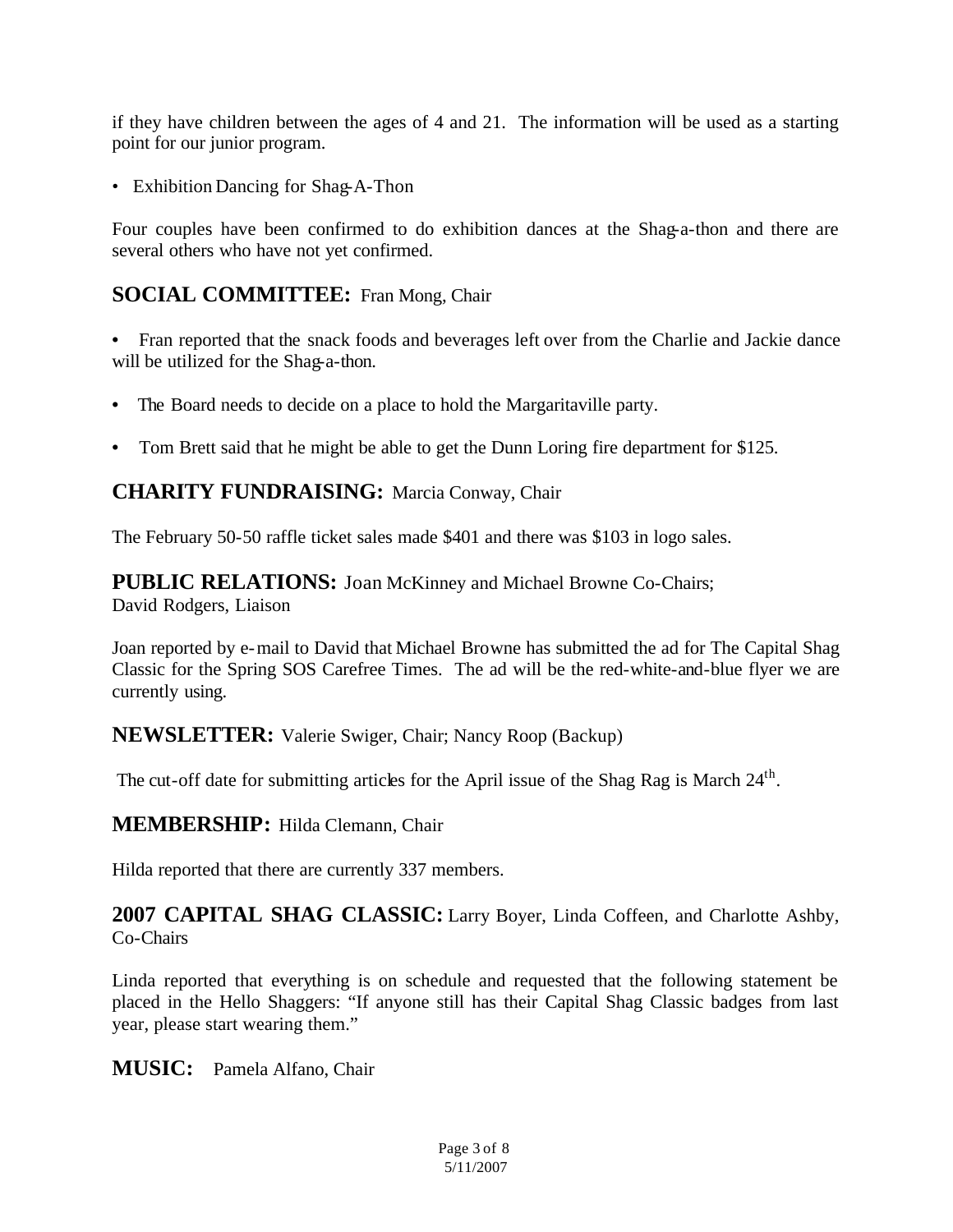Pamela reported that DJs for the Shag-a-Thon would be: Craig Jennings, Denny Martin, Eddie O'Reilly, and Dennis & Nancy Gehley.

## **OLD BUSINESS**

#### **2006 NVSC ELECTION AND VOTING PROCEDURES:**

While reading the February, 2007 minutes, Linda asked about the insertion of a document she had submitted to the Board at the January, 2007 board meeting concerning campaign procedures. The Board had previously voted at the February 2007 meeting that the document not be inserted into the minutes until the Board approved it. The Board Secretary explained that a compromise proposal concerning campaign and election procedures is currently being deve loped for formal presentation to the Board by Larry Boyer and Gary Mann.

## **NEW BUSINESS**

**MOTION:** Hilda made a motion to add David Rodgers and Marcia Conway as signatory authorities for NVSC.

**SECOND:** Fran seconded the motion.

**DISCUSSION:** Approval for President and Vice-President to sign signature cards. The bank used by NVSC requires another signature in addition to the Treasurer's signature on checks written for more than \$1000. David asked the Board to approve the President and Vice President as persons authorized to sign checks for NVSC when the Treasurer is not available or when the amount of the check requires a second signature.

### **MOTION CARRIED.** UNANIMOUS*.*

**MOTION:** Linda made a motion that NVSC invite Charlie and Jackie back for workshops and a dance to be held February 16, 2008 using the same contractual arrangements as currently being used.

**SECOND:** Hilda seconded the motion.

**DISCUSSION:** David recommended that NVSC invite Charlie Womble and Jackie McGee to teach workshops and attend a dance on February 16, 2008 using the same contractual arrangements as currently being used. David passed out a letter to NVSC members from Charlie and Jackie.

**MOTION CARRIED**: UNANIMOUS.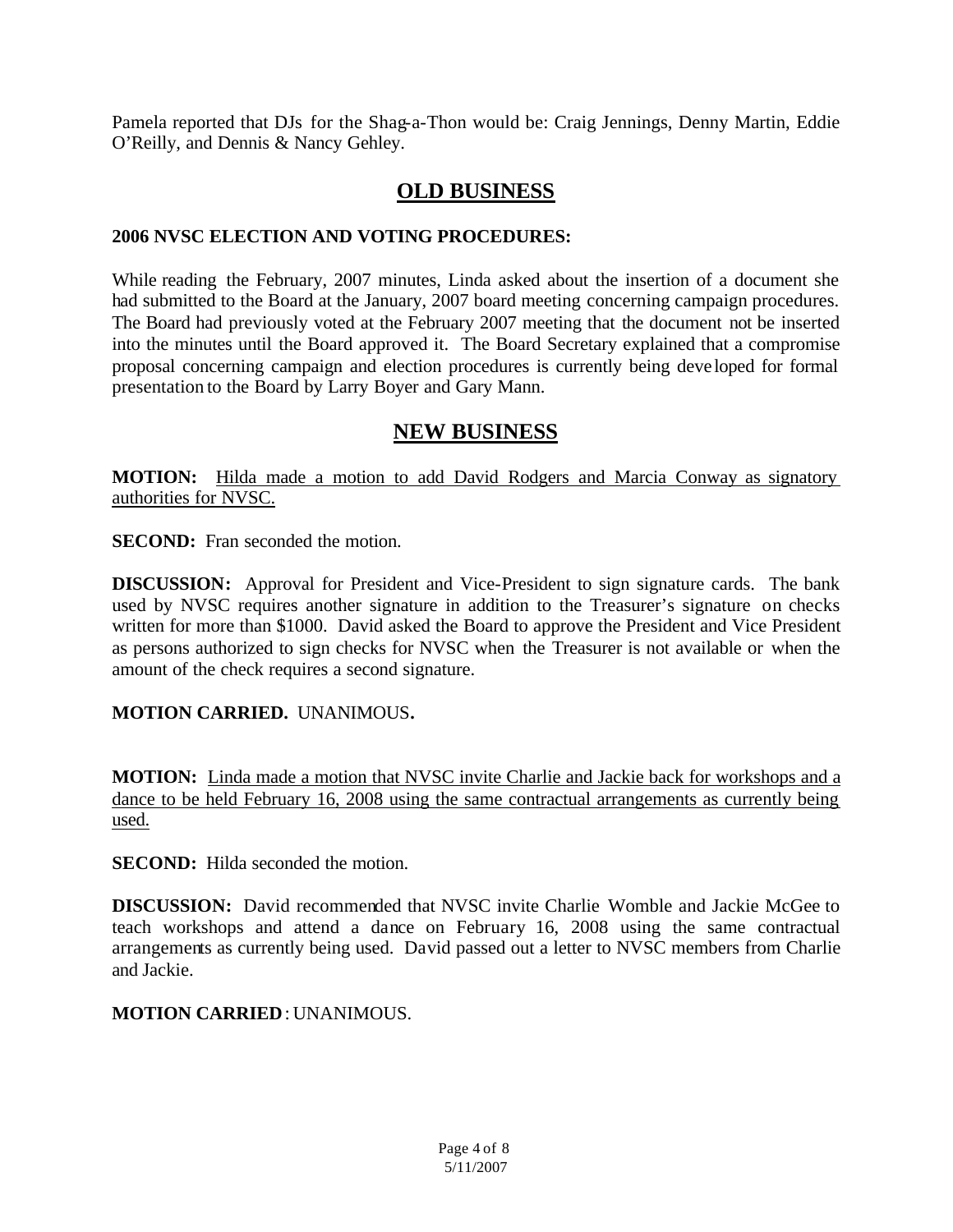#### **SUMMER 2007 PROGRAM FOR JUNIOR SHAGGERS:**

**DISCUSSION:** David recommended that the Board approved a summer 2008 program for Junior Shaggers to be planned by the Dance Committee. The Board approved the recommendation by general consent.

#### **CALENDAR OF EVENTS FOR 2007:**

**DISCUSSION**: The Board reviewed the NVSC Events for 2007 and selected June 2 as the date to hold the Marga ritaville Party. The date for the Fall Sunday Social will be selected to give our members the best opportunity to participate.

#### **CALENDAR OF NVSC EVENTS - 2007**

| <b>SHAG-A-THON</b>              | <b>MAR 17</b>    |
|---------------------------------|------------------|
| <b>NVSC PARTY AT SPRING SOS</b> | <b>APR 27</b>    |
| <b>MARGARITAVILLE PARTY</b>     | JUN <sub>2</sub> |
| <b>NVSC PICNIC</b>              | <b>AUG 11</b>    |
| <b>CAPITAL SHAG CLASSIC</b>     | <b>JUL 27-29</b> |
| <b>NVSC PARTY AT FALL SOS</b>   | <b>SEP 18</b>    |
| <b>SUNDAY SOCIAL</b>            | TBD              |
| <b>NVSC HOLIDAY PARTY</b>       | DEC <sub>8</sub> |

## **REPORT ON ACSC WINTER WORKSHOP:**

David and Pamela attended the ACSC winter workshop and the following topics were discussed:

**• ACSC** clubs were asked to send \$30 to Bo Bryan when copies of the book "The Shag" are sold.

**•** A suggestion was made to auction a copy of Bo Bryan's book "The Shag" at the Capitol Shag Classic.

**•** The ACSC will host a charity golf tournament later this year.

**MOTION:** Marcia made a motion to support the ACSC charity golf tournament with a donation of \$100.00 from NVSC.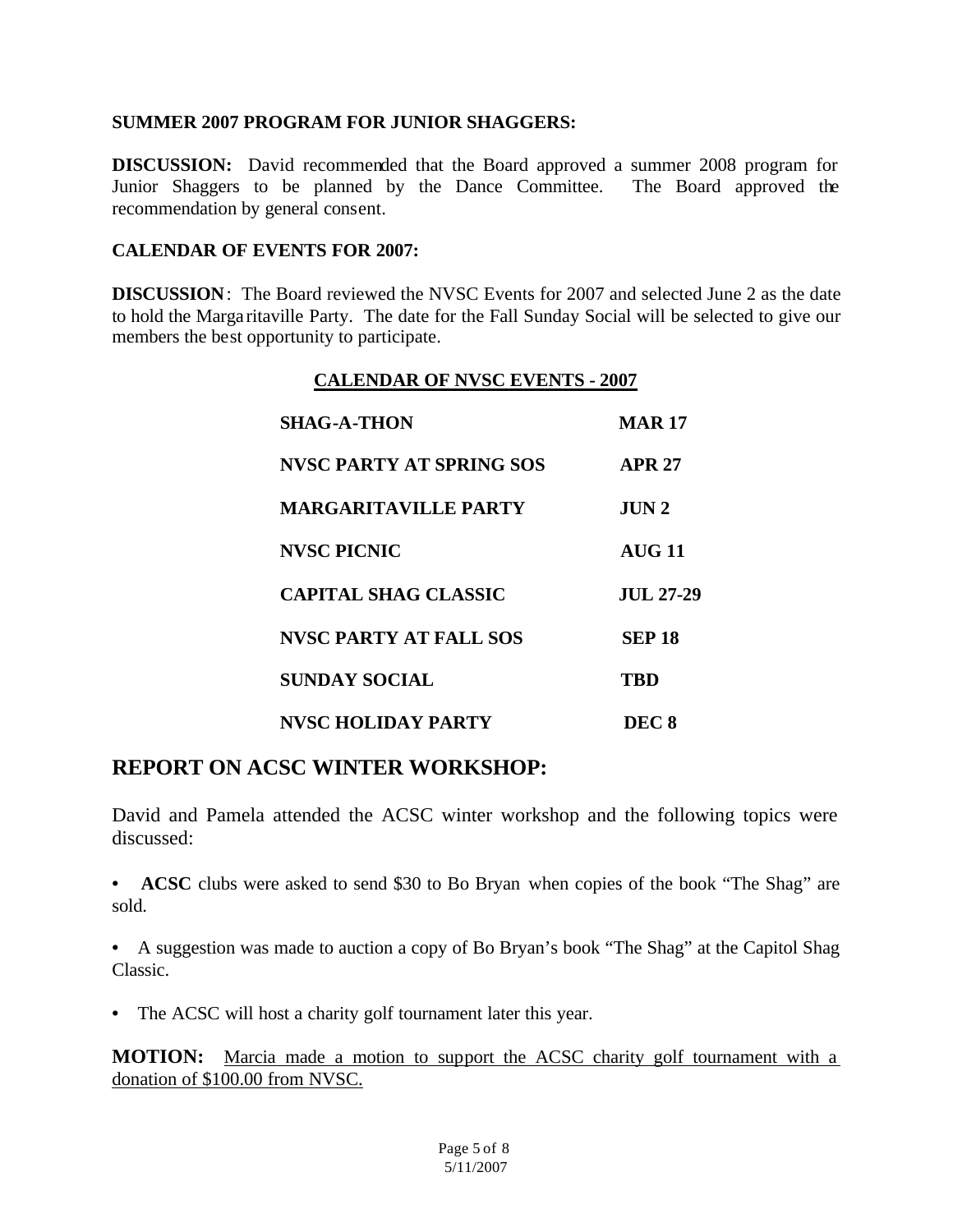**SECOND:** Pamela seconded the motion.

**DISCUSSION:** None

### **MOTION CARRIED:** UNANIMOUS.

• An ACSC DVD promoting SOS events is available for every ACSC club. David requested a copy for NVSC.

**•** Shagger Icon Awardees have been selected and were announced.

There is an updated Phone Tree System now available. Larry Boyer has been given the information on the updated system to review and determine if it would be of benefit to NVSC.

**•** Two new SOS board members were elected. They are Don David and Hector Phifer.

**•** Judy Vick, ACSC Chair, asked David to arrange a business meeting in Virginia for the Board members of the Virginia Shag clubs sometime between Spring SOS and the ACSC Summer Workshop in July. ACSC Board members will chair the meeting. The purpose of the meeting is to inform all Virginia shag club Boards about ACSC matters and to get feedback and comments from Virginia shag clubs. The meeting will probably be held on a Saturday afternoon. The Richmond area seems to be the preferred location. A conference room for maybe 80-100 people and light refreshments for attendees will be arranged. ACSC does not pay for the costs of the meeting. Similar workshops were held in Burlington, NC and Mount Pleasant, SC for clubs in those areas. David will contact the Presidents of the other Virginia shag clubs to determine their willingness to participate. Would this Board be willing to pay a share of the cost of this workshop? An estimate of the cost is \$50 - \$100 per shag club.

### **ACSC BUSINESS MEETING FOR VIRGINIA SHAG CLUBS:**

**DISCUSSION:** David recommended that NVSC participate in the ACSC Business Meeting and pay the shared amount. The Board approved this by general consent.

## **RENE'S CHALLENGE TO NVSC FOR SHAG-A-THON DONATION:**

**MOTION:** Hilda made a motion to accept Rene's offer to contribute to Capital Hospice half the cover charge or any number over 70 in attendance on any of the next four Wednesday nights.

**SECOND:** Fran seconded the motion.

**DISCUSSION:** Dewey Yen of Rene's has issued a challenge to NVSC and offered to contribute to Capital Hospice one-half of the cover charge (\$3) for the next four Wednesday nights for all attendees over the first seventy (70)*.*

### **MOTION CARRIED:** UNANIMOUS.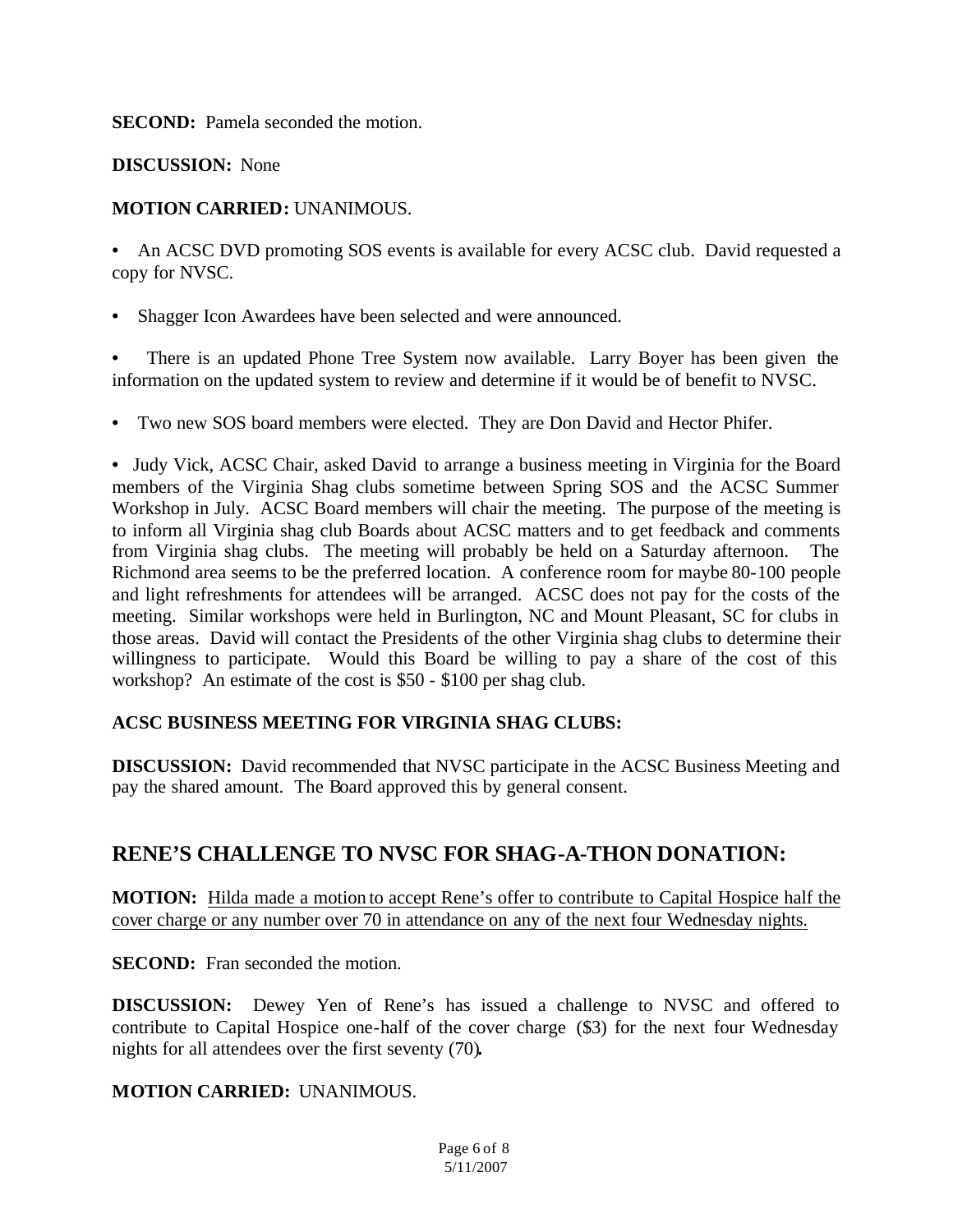### **ATTENDANCE AT RENE'S ON WEDNESDAY NIGHTS:**

**MOTION:** Tom made a motion that the following suggestions and recommendations be approved:

**•** David recommended that NVSC begin a "New Members Drive/Get Old Members to Attend More Often Drive".

**•** Linda recommended that Rene's Wednesday night menu be advertised in the Shag Rag or Hello Shaggers.

- **•** There was a suggestion that the Hello Shaggers and the Shag Rag should be more personable and mention illness, and surgery of members, if the individual concerned has agreed.
- **•** Hilda suggested that the DJs should announce at least one snowball dance on Wednesday nights. Pamela will coordinate this with the DJs.
- Tom suggested that there was a need to come up with ideas that would increase enthusiasm and fun at NVSC functions. The Board agreed that David would ask Charlotte if she would be willing to come up with some ideas.

**SECOND:** Pamela seconded the motion.

**DISCUSSION:** The Board discussed an email from Tom Brett concerning increasing attendance, etc. There was discussion of how best to conduct a membership drive and to get old members to come out more often. David requested that Hilda and all Board members be thinking of membership campaign ideas. Tom suggested that Linda and Charlotte Ashby be asked to come up with ideas, which would increase enthusiasm and fun at NVSC functions. Linda stated she did not have time to work on this project.

#### **MOTION CARRIED:** UNANIMOUS.

## **NVSC WEBSITE:**

David reported that Small Business On-Line, the NVSC website manager, was knocked off-line, lost power and the phone connectivity by the effects of two separate tornados. As a result of this, the on-line copy of the Shag Rag was not available through the NVSC website until March 5th. Members were receiving hard copies of the Shag Rag as early as March 2.

## **NVSC SECOND QUARTER MEMBERSHIP MEETING:**

David Rodgers stated that NVSC needs to hold a General Membership meeting during the second quarter and recommended that the meeting be held on June 6, 2007 and announced in the